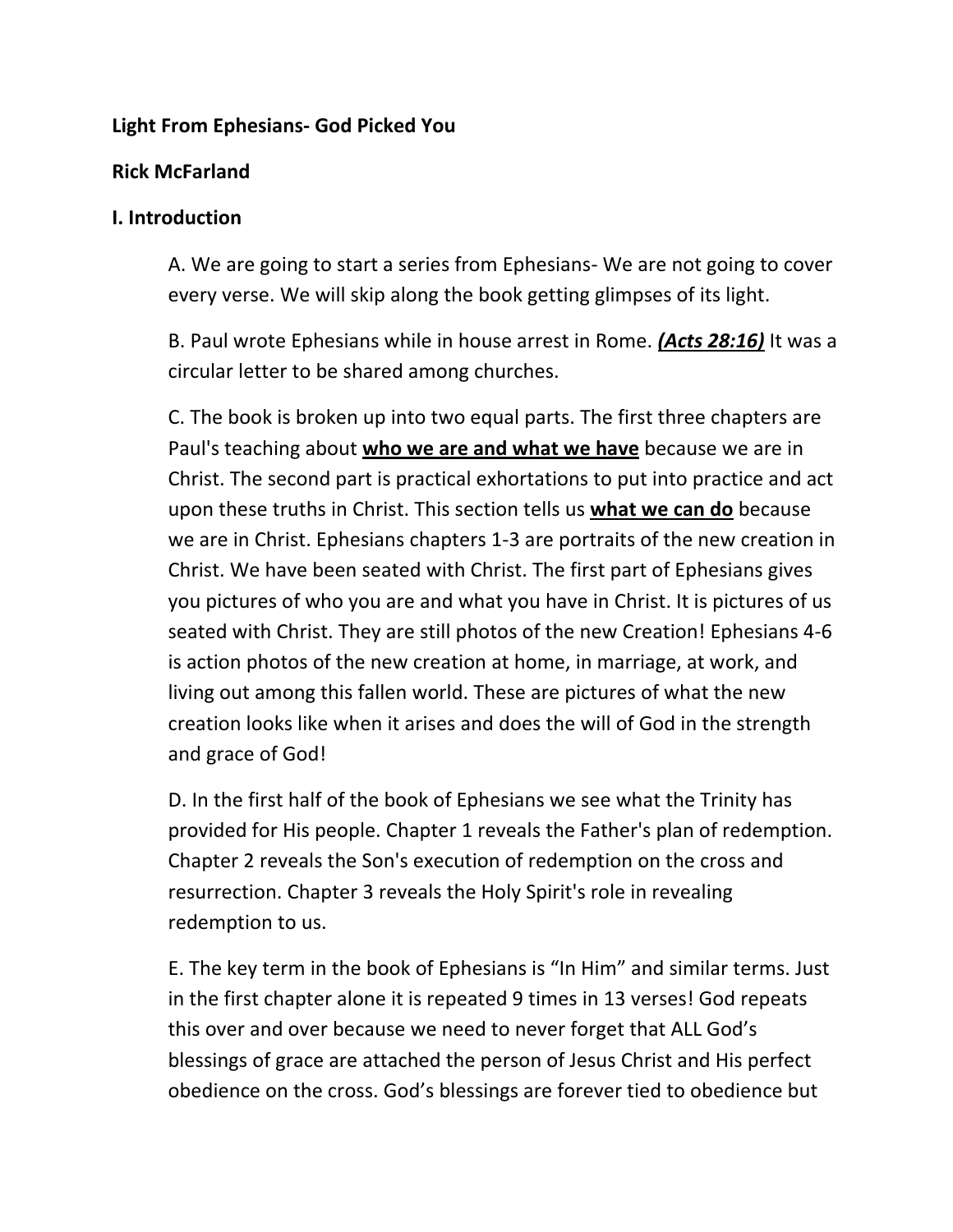what kind of obedience? PERFECT OBEDIENCE. Our best obedience is but partial and cannot deserve the blessings of God. The Law proved that to man! It was Christ's perfect obedience and sacrifice for us that gave us righteousness and all blessings of God flows from that righteousness. (*Romans 5:19*)

F. You might be wondering why I focus so much on Christ and His finished work. It is because God does! He has forever married the two. Sadly the universal church as largely divorced God's blessings from Christ and His finished work and based them on our performance and imperfect obedience! What God has joined together, I refuse to put asunder!

# **II. The Resources for a God honoring life!**

A. Many try to perform the last section of this book in order to arrive to the position that God tells us He placed us by His grace in the first part of the book. They try to arrive in the end to the place where God has placed us freely by His grace at the start! The beginning of a grace focused believer will always be far ahead of the most sincere law focused believer. The church in grace started far ahead of where Israel after a thousand years ended up when Jesus came. (*Romans 11:7*)

B. *Ephesians 1:2*- grace and peace- This phrase is mentioned sixteen times at the beginning of the epistles in the NT. When God repeats something it is because of its great importance. This is the most repeated phrase in the epistles! This shows us that our Christian life MUST begin with God's grace. God's grace is what God has done and given to us freely outside of our merit, performance, or lack of performance! God's grace will never fluctuate because it is not determined by our performance or failures in it. It is based upon the God who never changes! This brings us peace. We have peace with God through His grace. We can have peace of heart when we understand the grace of God. Peace reigns through grace alone through faith alone.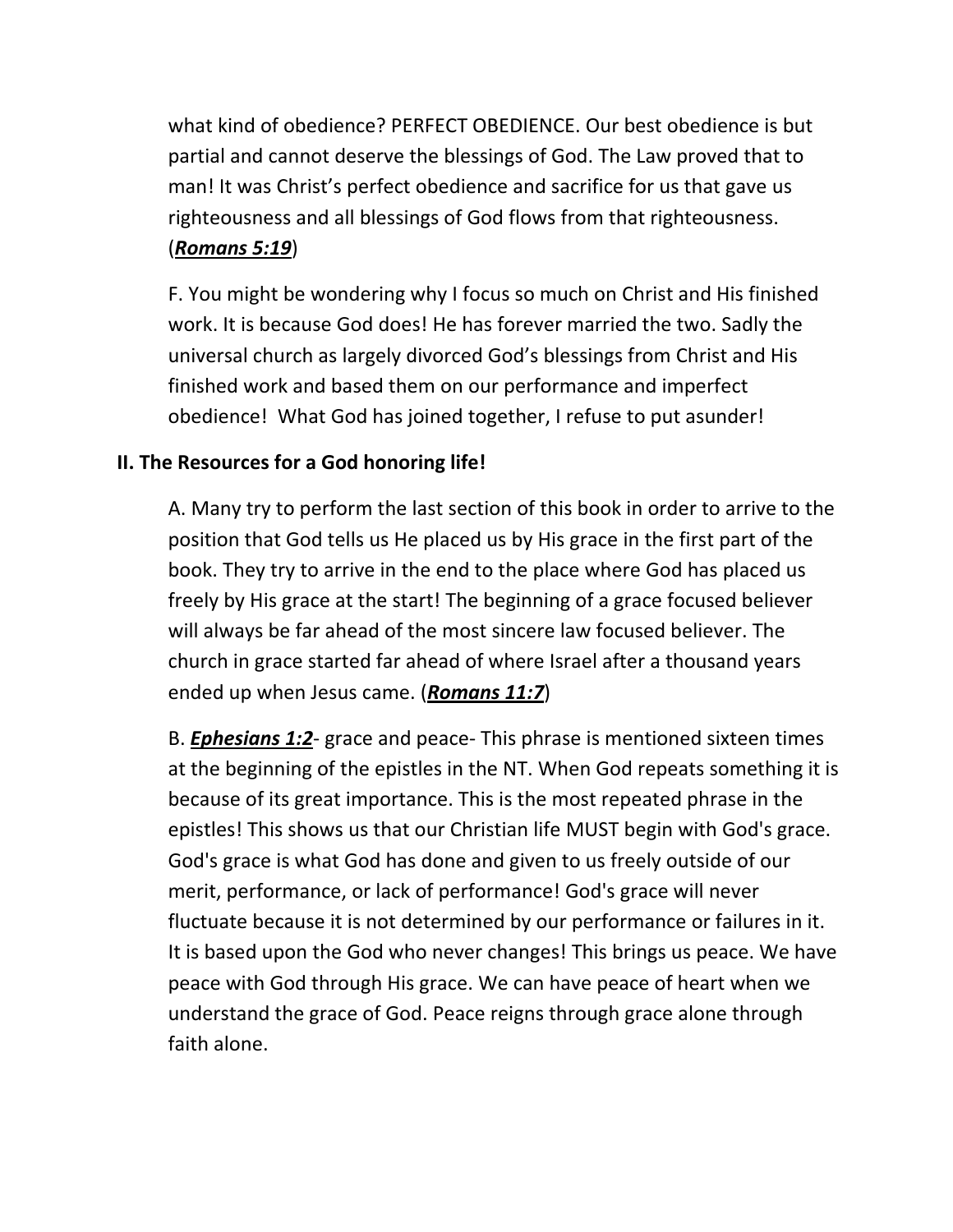C. Notice grace is bestowed and conferred upon us before anything is asked of us which begins in chapter 4:1

D. Grace is not just unmerited favor. This favor is actual resources given to us in order to live a God honoring life! God's gifts are what enable us to live the way we should.

E. *Ephesians 1:3*-This grace is manifested to us by the blessings of God. All the blessings of God to the Christian are based upon His grace. We have BEEN blessed with EVERY spiritual blessing in Heavenly places in Christ. The word blessing is the Greek word eulogia. We get the word eulogy. This word means literally eu-good logos- word. It means to speak good words over someone. At a funeral people will speak good things about the person who died. When Jesus died, God the Father stood and spoke good things about the people Jesus died for. He spoke good words that if believed would change our lives from the inside out! All natural blessings find their sources in the spiritual heavenly realms in Christ. This includes finances. (**Phil 4:19**) He meets ALL our needs according His riches in GLORY. **All the blessings of God have been given to us in Christ already. They were given to us before we were even born in order that we would not try to merit them by our performance! Notice again that they are conferred to us before any thing is asked of us in way of our performance. This shows us they are of grace and not of our merit or performance.** 

F. We are going to look now at some of these blessings of God that will empower us to a God honoring life. We must renew our mind to who we are and what we have in Christ. We can't look at our natural condition to see if they are true of us. These are to be accepted by faith. This comes by revelation and released by words and actions. We must have our hearts beliefs change before our actions and lifestyle will come in line with God's word. Our heart is the seat of our self. When the Word impacts us at a heart level then we will see ourselves as God says we are. We live according to what we believe about God and ourselves in our heart.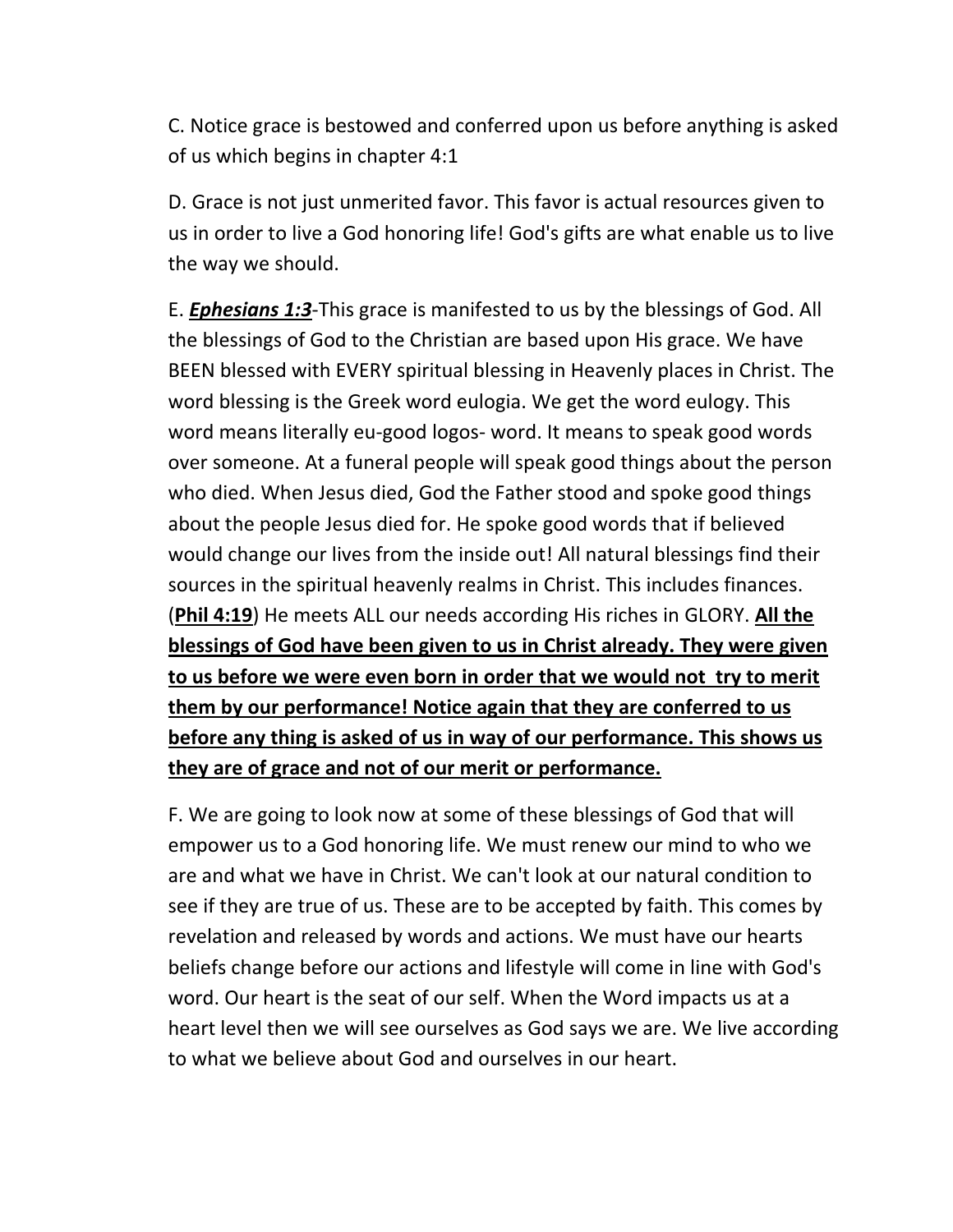G. The first grace blessing we see is that we have been **chosen** by God. *Ephesians 1:4* This means God picked us to be His children. Before you picked Jesus as your Savior, God picked you! You were picked by God to be His child before the foundation of the world. God saw you getting saved from eternity past and picked you as His child in Christ. The door of salvation from man's side says over it, All may come! Once you walk through the door from God's side over the door is written is "chosen from the foundation of the world!"

1. When I was a kid we often played games at recess. We lined up against the fence and we were picked to be on teams. I remember sometimes not being picked. It has stunted me to this day! That is why my eye twitches! When I was chosen I felt accepted.

2. God by choosing us He confers His acceptance upon us. It confers value to us.

3. This is the first blessing of grace. We are accepted by God freely outside of our merit. He does not just accept us as the old sinners we used to be! He accepts us in Christ as new creatures! God sees you totally different then you do. He does not see your past outside of Christ. He saw the old you die when Jesus died as your representative. He sees you as His child! In Christ God has forever accepted you by His grace. He has given you His own righteousness. You need to say that. You need to say, I have been hand chosen by the God of the Universe. You need to say, I am fully accepted and acceptable in Jesus Christ! I am just as I ought to be in Christ. Believing this will impact your daily life!

4. The biggest problem among believers is that they do not know or believe they are accepted by God freely by His grace outside of their performance. If we try to become accepted by God and others outside of receiving the gift of the righteousness of Christ then we will be really insecure. It leads to envy, jealousy, anger, depression, competition, and addictions.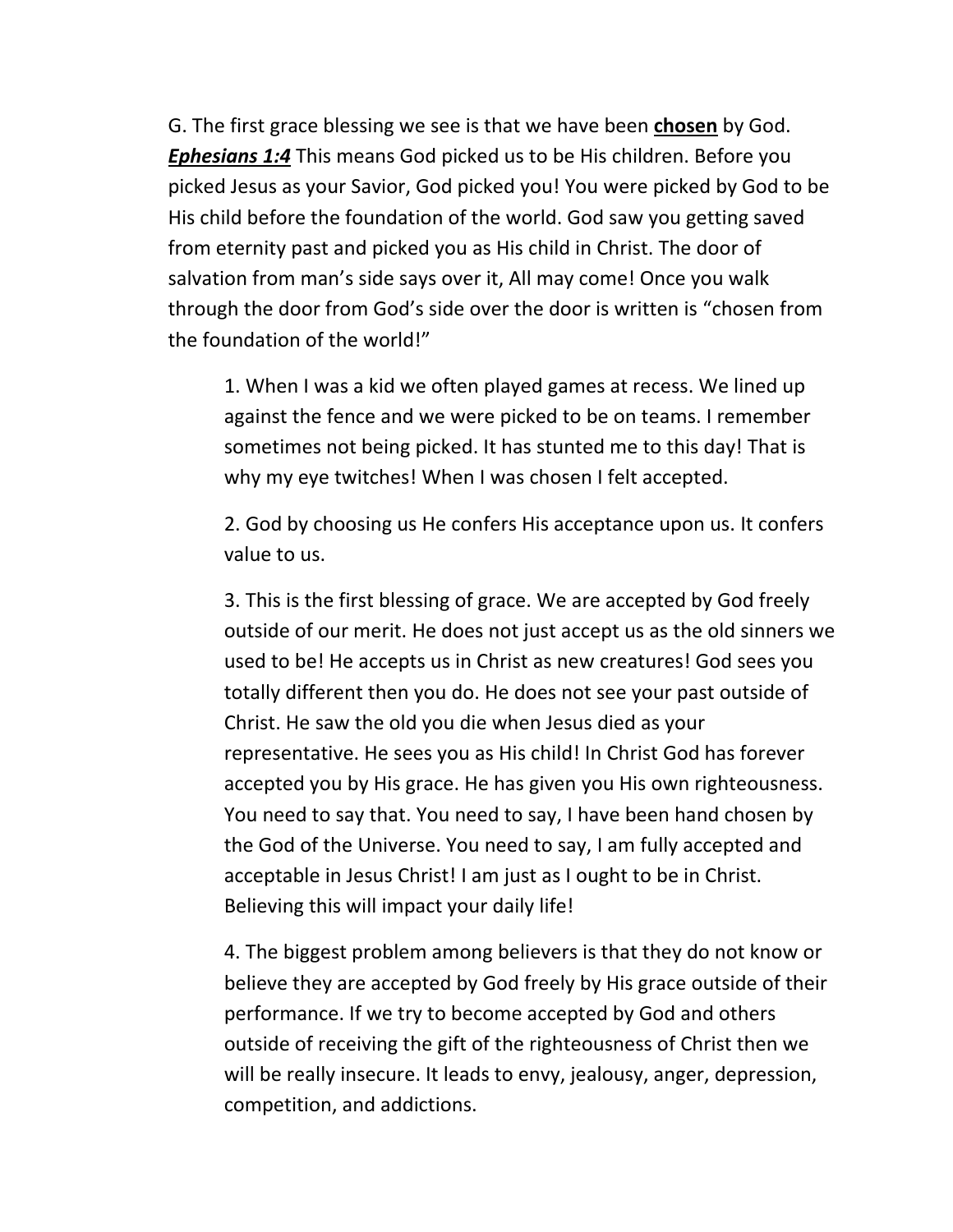H. The grace of God and blessings of God again are the resources that we live our life from. The grace of God is the root that we bear the fruit of holy living. In this study when we look at a grace blessing of God we will look at how that blessing empowers us to live out what the second part of Ephesians.

I. When you read a verse that tells you to do something in the NT then you need to also look for the resource given to you to fulfill it. You will find it in the same book! *Ephesians 4:1-3*- This is a call to live worthy of our calling. The word worthy is the Greek word axios. This word means to balance. This means we are to have our lifestyle balance what God says of us. He says we are His chosen child of God. Our life should be in balance with the fact that we are chose and accepted by God. How does the fact that we are chosen and accepted by God impact our daily life? It will empower us to fulfill what God desires of us in Ephesians 4:2-3. When we know we are accepted by God freely then it will cause us to be humble. Proud people are insecure and trying to get acceptance. When you know you are accepted freely by God you will be gentle with others mistakes. When we are trying to be accepted then we will pick out others faults to make ourselves look and feel better. When we know we are freely accepted by God then we will be patient with people. Insecure people are very impatient with the failings of others. When we know we are freely accepted by God we will seek for unity and peace with others believers because we know they also are freely accepted by God. This brings peace to a group of believers. It brings security. It releases the anointing of God! (*Ps. 133:2*)

#### **III. Conclusion**

- A. We have been chosen by God. This means he has accepted you. He accepted you freely outside of our actions and performance.
- B. Meditate on this verse in Ephesians 1:4. In connection with meditating this verse this week also meditate on Ephesians 4:1-3.